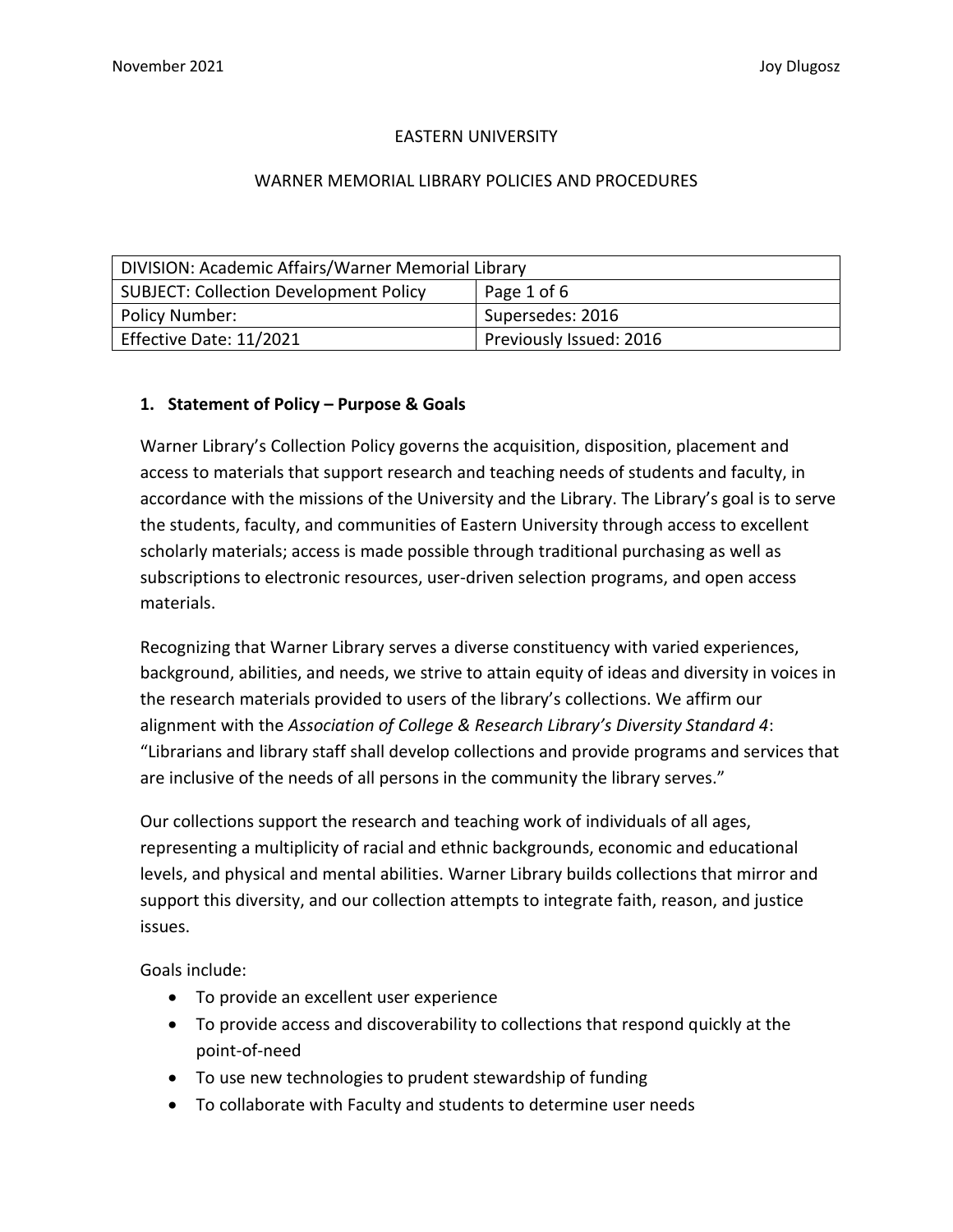## **2. Overview of the Collection**

The primary subject areas collected are those that serve to support the instructional, research, and information needs of the University community. Materials are organized by discipline and subject topics. Warner Memorial Library services are driven by our curriculum, academic user demand, and accessibility methods.

Electronic resources include, but are not limited to, electronic serials or collections of serials; online databases; electronic reference materials; electronic monographs; or collections of e-monographs. Warner Memorial Library intentionally limits its physical collection while building a significant online collection and providing various accessibility methods.

## **3. Languages**

The main language of the collection is English. Criteria considered for acquisition of foreign language materials are their usefulness to the University community and the reputation of the work.

## **4. Selection Responsibility**

The ultimate responsibility for the development and maintenance of the Library collection rests with the Director of the University Library. However, anyone, including students, may recommend materials for selection by the Library. The teaching faculty and librarians are encouraged to recommend materials that serve to support the courses they teach and supplement the general library collections appropriate to their disciplines and specialties.

Funds available for collection development are allocated to address users' needs and are spent in the most cost-effective manner possible.

#### **Selection Guidelines**

#### **A. General**

- **Support for curriculum and research**: Materials must relate to the teaching and research of current Eastern students and faculty. The Library's acquisition/database budget will support access to and/or discovery of materials available for use by students.
- **Lasting Value**: The value of materials is determined by: longevity of the content, including but not limited to interdisciplinary resources that can be used by many researchers; the anticipated value to the current patron population based on need; and the appropriateness of the level of treatment (breadth, depth, etc.) Full text access is preferred to indexing/abstracts only. Currency of information and/or frequency of updating, as assessed within the context of the subject, and the quality of the physical condition of the product (if applicable) are also important.
- **Organization:** i.e. how the information is organized and retrieved, including the quality of indexing or MARC records.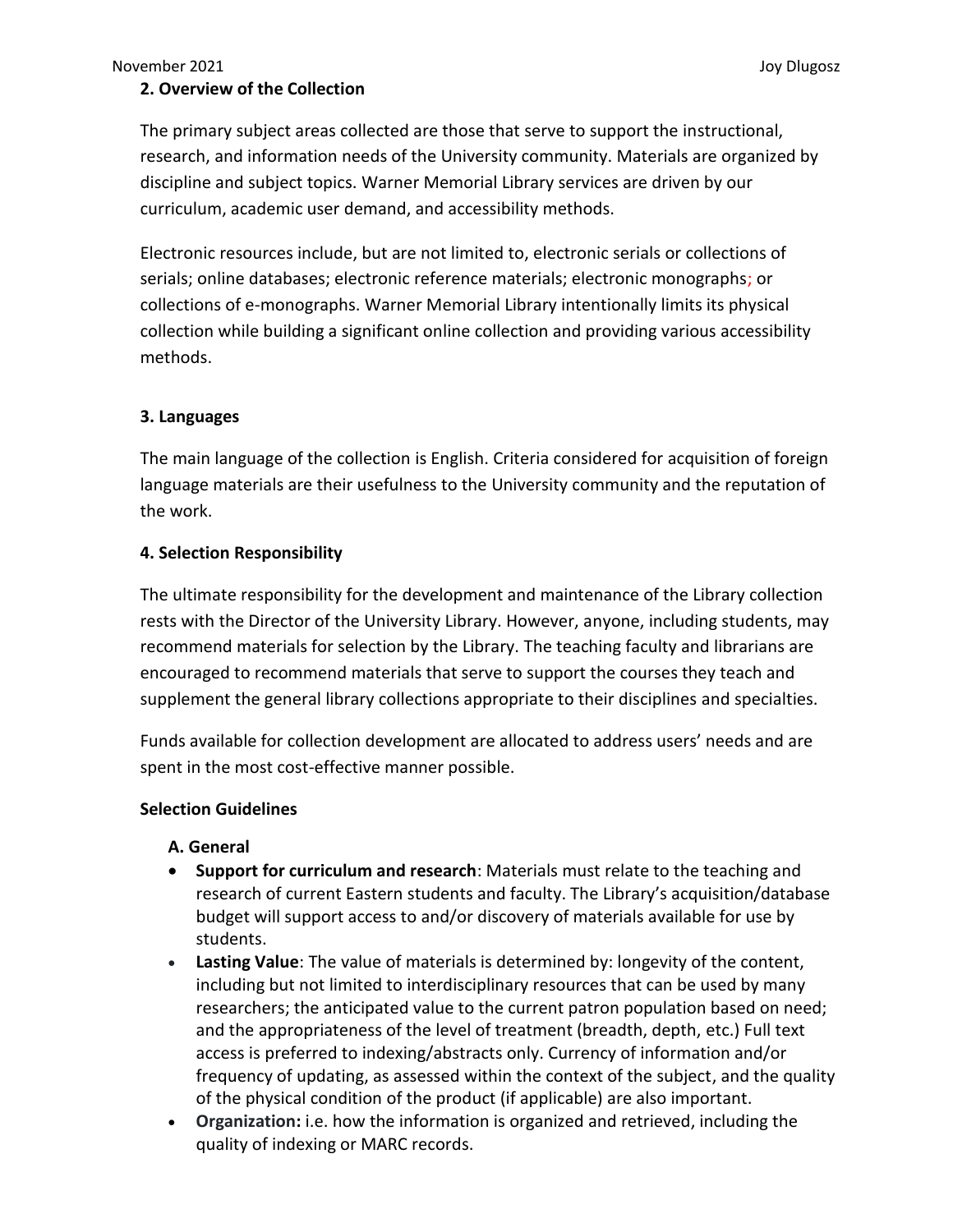- **Usability and accessibility:** The Library will purchase materials that meet accessibility standards for users.
- **Cost and terms:** When purchasing, consideration is given to overall cost, purchasing method, and predicted cost-per-use.
- **Strength** of present holdings in subject areas or similar subject areas.
- **Authoritativeness** of the author and/or reliability of the publisher, compiler, producer, vendor, etc.
- **Format:** Preference will be given to materials in electronic format.
- **Consortial holdings:** Holdings of libraries or consortia with which the Library have cooperative agreements or of libraries within the Library system must be considered when making selection decisions. Consortial or system agreements may override local requests for ownership.
- **Multiple copies:** More than one print copy of any title shall not be purchased. Print & e-format monographs are often available at one price. Purchasing an electronic version is preferred to purchasing multiple print copies.
- **Consumable materials:** The Library will not purchase materials intended to be consumed (e.g. workbooks, tests, software, etc.).
- **Textbooks:** Course textbooks used for the university are not acquired routinely. Purchas may be made for those textbooks which have earned a reputation as 'classics' in their field, or when a textbook is the only or best source of information on a particular topic. Requests for the purchase of textbooks are reviewed on an individual basis.
- **Print/physical formats vs. electronic formats.** The Library recognizes that the shift from print to electronic publication formats is different across disciplines and communities of practice, and is sometimes different for monographic literature than it is for serial/journal/periodical literature even within a discipline. For some areas of scholarship, print publications remains primary and critical to supporting the work of students and faculty. In many areas of the world, print is not merely the most reliable but is often the only available format. Some areas, while slower to move to electronic formats, are seeing a gradual but steady move in that direction; the Library carefully monitors this evolution for its impact on collecting decisions and will be responsive over time to changing needs and preferences of students and faculty. For yet other areas of collecting, the shift to electronic has been well established by both publishers and scholars alike, and preference is given to monographic and/or serial collections in electronic format.

When electronic access becomes available in sustainable, affordable, and persistently- accessible platforms, the Library will weigh carefully whether or not to move to e-only access. The Library will generally continue to acquire the print format when there are demonstrable and substantive differences in content; when canceling the print would negatively impact scholarship and/or stewardship; or when faculty have expressed important reasons for the Library to continue to support acquisition and/or retention of the print (or other tangible, physical formats, including microfilm) in certain disciplines. Consideration of the constraints of space and financial resources will also be important factors in determining which formats to acquire and/or retain from existing collections over time.

**B. Electronic Resources Selection**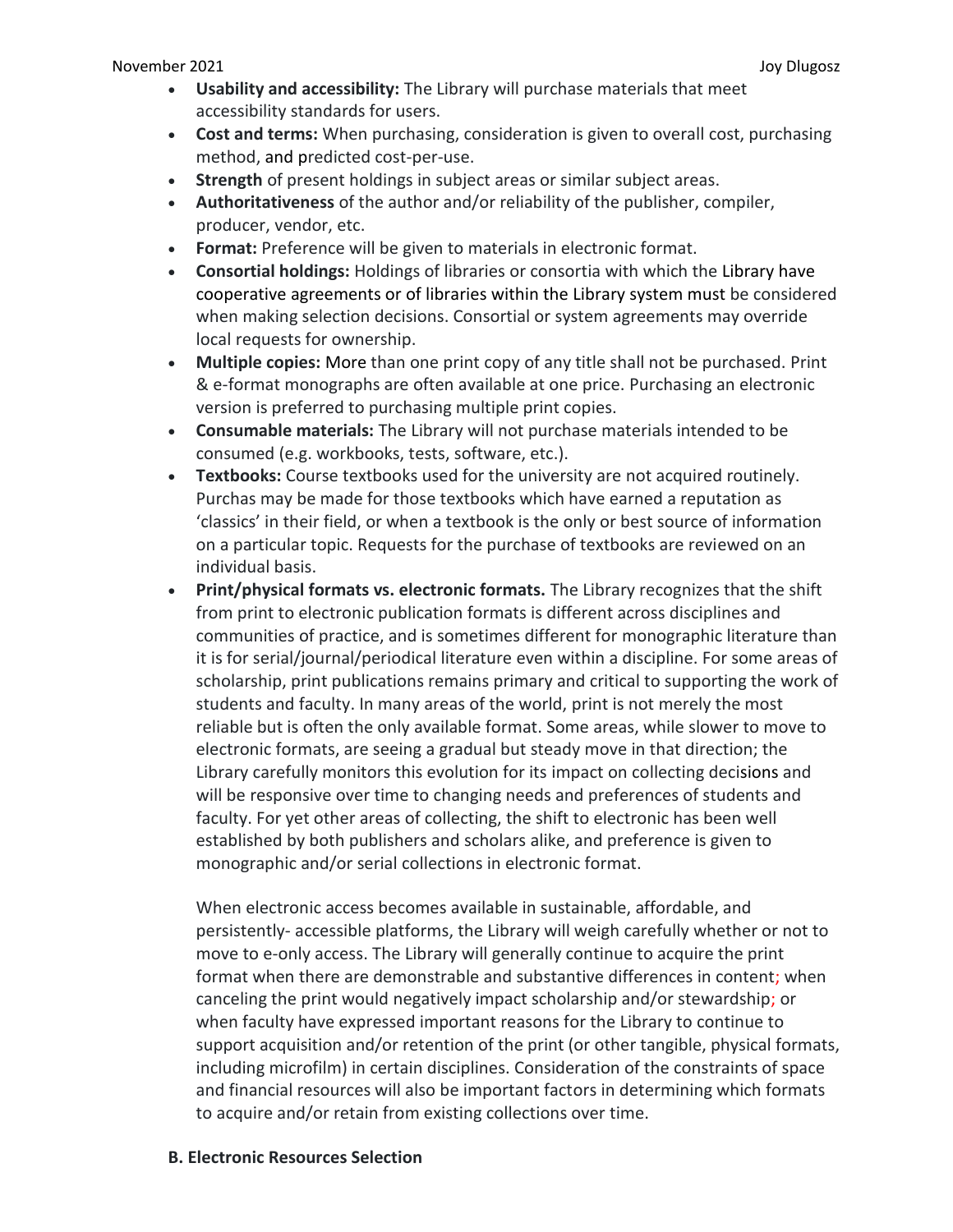- **Data-informed collections decisions for licensed electronic resources.** The Library evaluates collections against data that can characterize the impact the resource might have on users. Specifically, and wherever possible, the Library arranges for trials of new electronic resources to gauge interest in and usage of collections in advance of possible acquisition. Turn-away statistics from vendors are also gathered, when available, to assess potential interest.
- **Accessibility.** As our investment in electronic resources grows over time, it is incumbent on the Library to ensure that the information and communication technologies it acquires are accessible to and usable by individuals with disabilities. The Library makes every attempt to ensure that the technology platforms we invest in, and the content provided within them, follow evolving national standards for accessibility.
- **Ownership vs. access.** The Library is cognizant of its dual responsibility to use the University's funds judiciously and to serve the needs of its users over time. To these ends, the Library strives to acquire collections that result in perpetual ownership of some materials. In some cases, perpetual ownership is either not available or not affordable, but leasing options exist. Leased access will be considered when resources are important to scholarship at Eastern University. In all cases, the conditions of access (e.g. read only, ability to make copies of extracts, download of full content) will be weighed carefully by librarians in the context of the users' needs.
- **Comprehensive collecting.** While comprehensiveness may be a characteristic of some distinctive collections, comprehensive collecting is not the aim of the general collections. The strengths or weaknesses of current holdings in each subject area are relative to the University's priorities, the available funding, and the scope/scale of collections available in the marketplace.
- **Consortial holdings.** The Library partners in programs that enable research libraries to achieve more comprehensive subject coverage across a network of libraries, in order to serve the diverse needs of users across those networks, and in ways that can only be accomplished collectively, not by one library alone – both through resource sharing (e.g., EZ Borrow, Rapid ILL) and shared purchasing of collections.

# **C. Curriculum Lab -Juvenile/Young Adult Books**

 The Curriculum Lab serves the Education Department of the University. The collection is a representative collection of books recommended for ages preschool through twelfth grade. Materials are intended to support classes in education, special education, and literature, including award winning juvenile/young adult titles.

# **D. Periodicals**

 Also referred as journals or magazines, this collection represents an ongoing funding commitment. Increasing numbers of titles are acquired as part of database packages, and some journal titles can be and are acquired separately. Because of high rates and limited budgets, periodical titles receive more consideration then acquisition of a single monograph.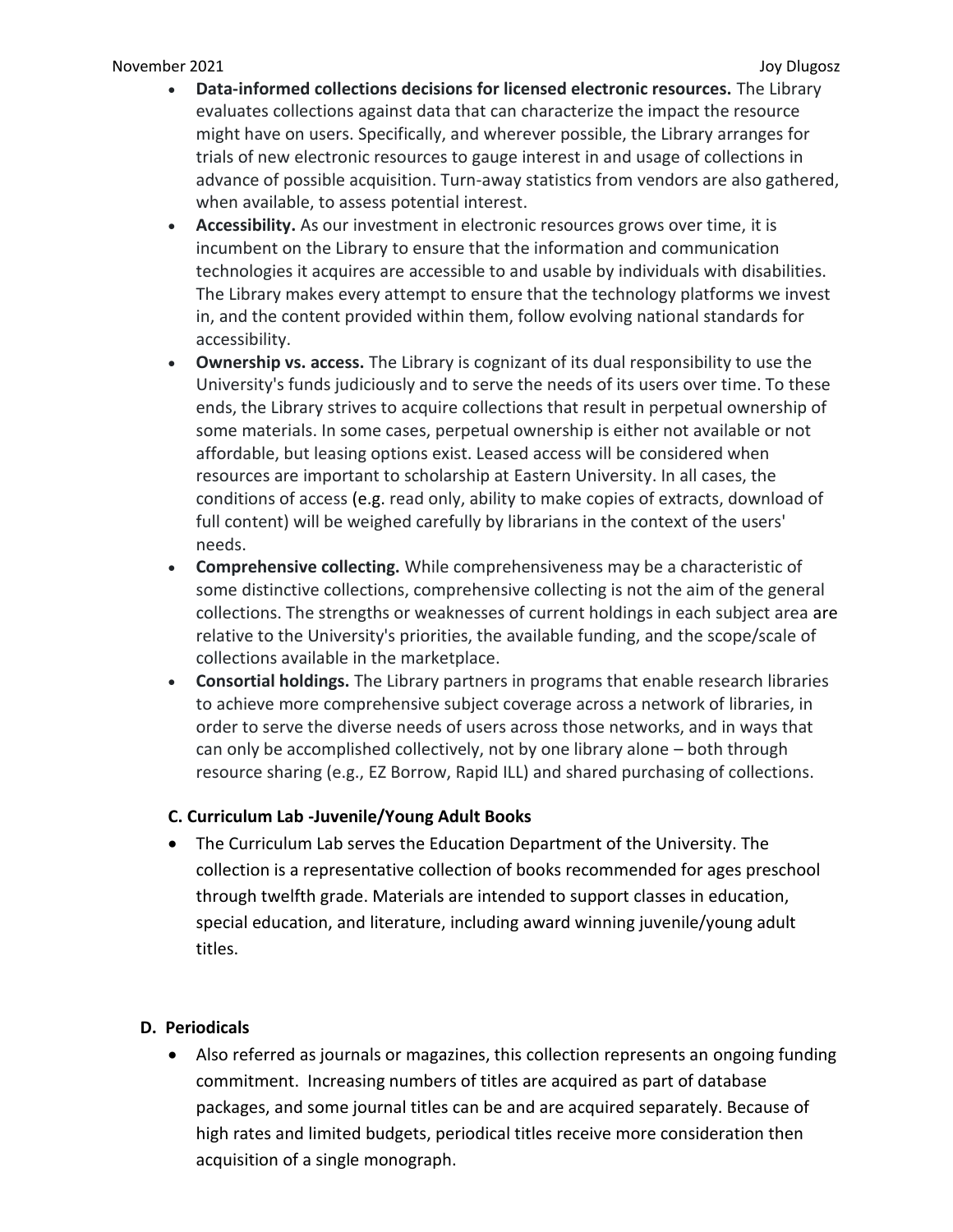#### November 2021 **Joy Diugosz** Joy Diugosz **Joy Diugosz** Joy Diugosz **Joy Diugosz** Joy Diugosz Joy Diugosz **Joy Diugosz**

- The library also provides access to the full-text of many national, international, and regional newspapers electronically via databases. Web resources for *New York Times* and the *Wall Street Journal* are available as individual subscription access. Paper subscriptions are acquired selectively and have short retention periods.
- Criteria for evaluation and acquisition/cancellation of periodicals include:
	- o Support of current academic curriculum
	- o Collection balance
	- o Availability of electronic format and ease of user access
	- $\circ$  Amount of current or projected future use of specific periodicals in a subject area
	- o Reputation of the periodical
	- o Cost and availability of funds to support
	- o Number of ILL requests for a title not owned

# **E. Media**

The primary focus of the media collection is instructional support rather than general entertainment value, with exception to physical formats held onsite. Electronic streaming media is made available for on campus and remote users. Faculty may make requests for streaming media to support their courses.

## **F. Gift Materials**

The Library accepts limited gift collections of books. We provide a letter of receipt when requested. We do not evaluate gift donations in terms of monetary value. Generally, the same criteria used to determine purchase of materials is used in evaluating appropriateness of gifts for the collection. Some examples of materials which are not considered viable additions include mass market paperbacks, outdated textbooks, foreign language materials which do not support the curriculum, and materials in poor condition and/or an outdated format. Since processing and housing materials is expensive, the library reserves the right to accept or discard any materials received as gifts/donations. See also Gift Policy.

# **5. Collection Management**

# **A. Evaluation:**

In order to determine removal or retaining material, a rigorous evaluation process is used to make the determination. Guidelines for removing and/or retaining materials are:

*Removing (deselection)*

- Item is out-of-date and/or contains inaccurate information
- $\bullet$  Item is superseded with a new edition